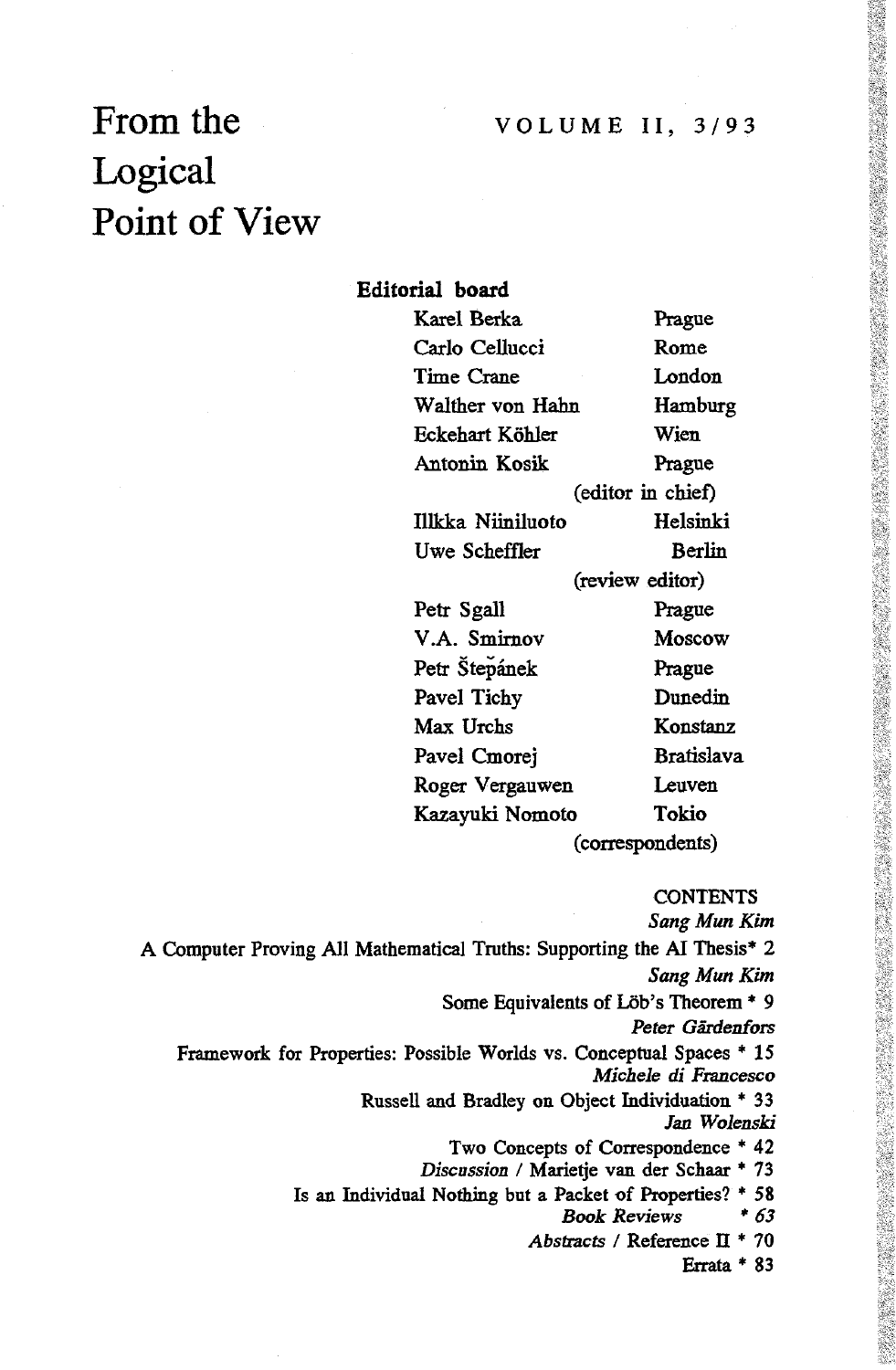

## MODERN LOGIC PUBLISHING

#### MLP BOOKS

Irving H. ANELLIS, *Van Heijenoort: Logic and Its History in the Work and Writings of Jean van Heijenoort*

Jean van Heijenoort (1912 - 1986) was best known as a historian of logic and for his influential anthology *From Frege to Godei* collecting many of the research papers that shaped the early history of mathematical logic. His own contributions to mathematical logic, especially to the falsifiability tree method, hitherto generally unknown, are detailed here by his last doctoral student.

Anellis chronicles van Heijenoort's academic life and scholarly career. The central focui are van Heijenoort's contributions to mathematical logic and to the study of its history, using van Heijenoort's publications, classroom lectures, and unpublished notes and manuscripts. Also covered are van Heijenoort's education, his development as a teacher, logician and historian of logic, and his views on philosophy of logic and mathematics.

Paperback: \$39.95 (ISBN 1-884905-00-5) Hardcover: \$59.95 (ISBN 1-884905-01-3)

To order, contact: Order & Subscription Department, Modern Logic Publishing,  $2408^{1/2}$  Lincoln Way (Upper Level), Ames, IA 50014-7217, USA.

VISA and MasterCard accepted.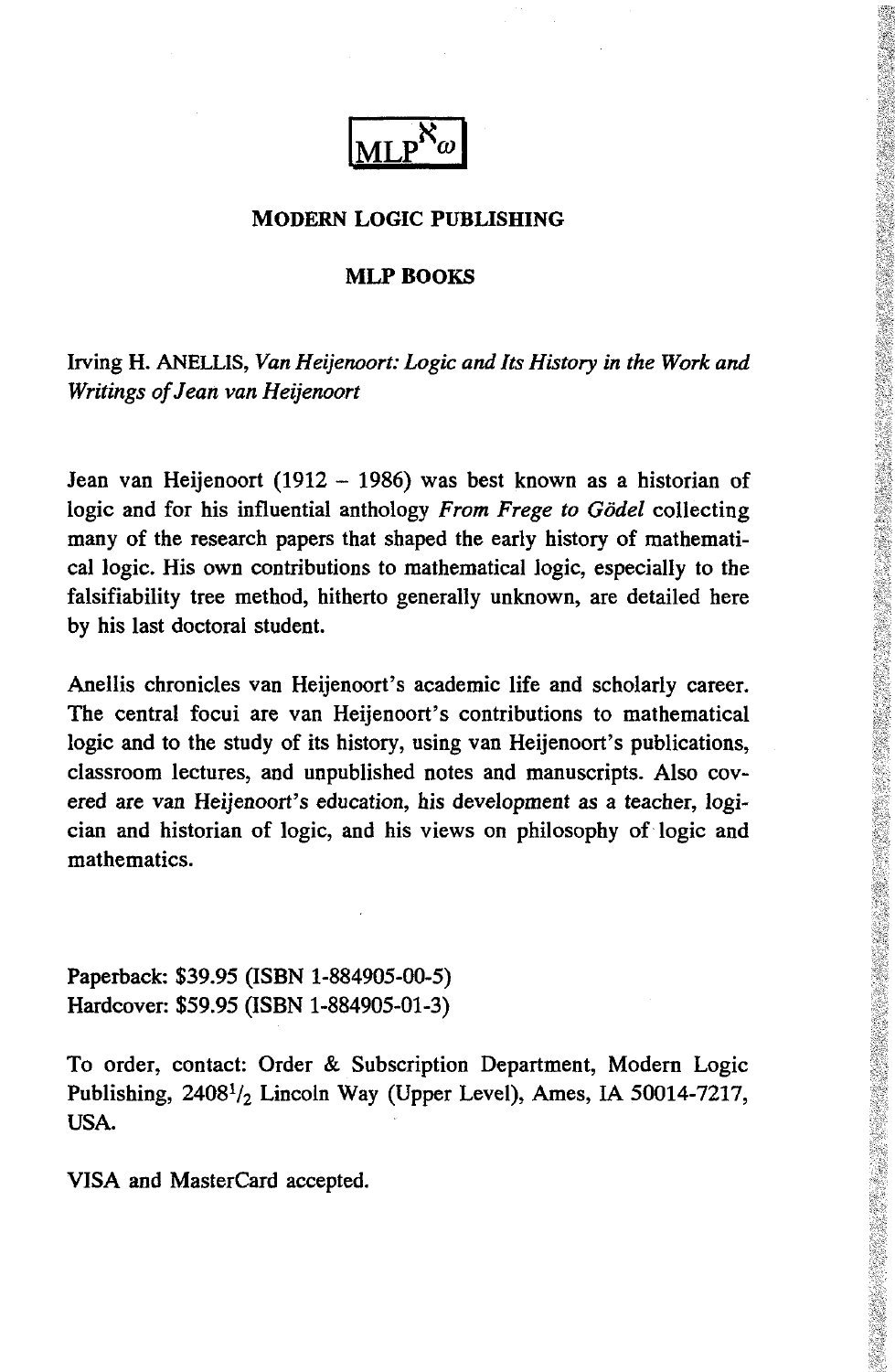

## **MODERN LOGIC PUBLISHING**

## **MLP BOOKS**

## **in preparation**

- Alexei G. Barabashev, *Long Cycles in the Development of Mathematics* (English translation by Gregory D. Crowe)
- Irving H. Anellis, Sergei S. Demidov, Jan Pieter Hogendijk & Boris Kushner (editors), *History of Mathematics Festschrift for Boris Rosenfeld's 77th Birthday*
- Vasilii Ya. Perminov, *The Problem of Justification of Mathematics from the Philosophical Point of View*
- Fred A. Seddon, *Aristotle and Lukasiewicz on the Principle of Contradiction*
- J.D. Wine & Douglas Cameron (editors), *Proceedings of the Fourth Midwest History of Mathematics Conference and the Twentieth Annual Mathematics and Statistics Conference of Miami Universiy*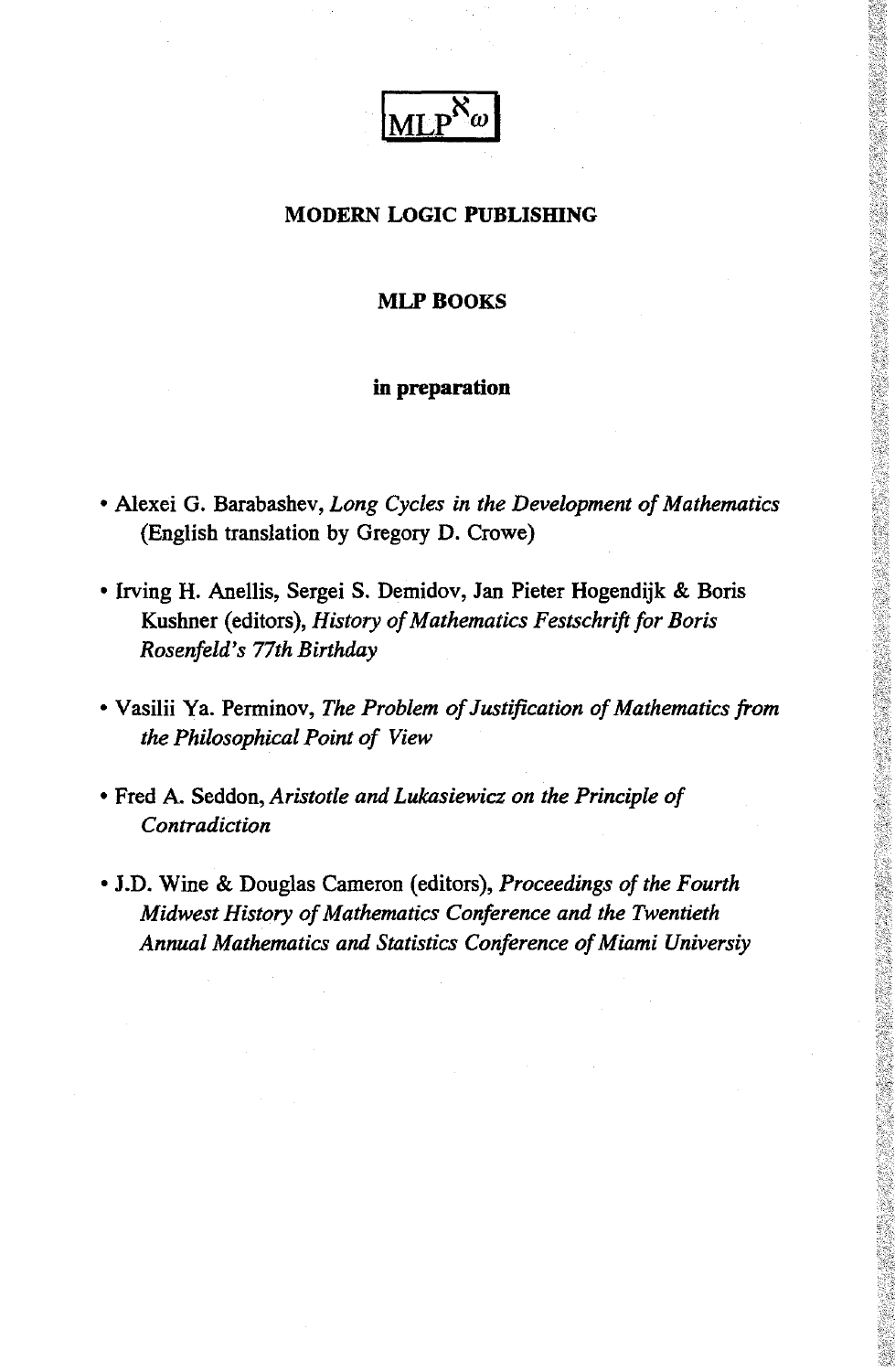

Pre-publication comments on some MLP BOOKS in preparation

Alexei G. BARABASHEV's *Long Cycles in the Development of Mathematics* is a much enlarged and revised translation of the author's *Dialektika razvitiya matematicheskogo znaniya.* Gregory Crowe's translation will give readers an appreciation for the acuity and depth of the author's perception, the philosophical profundity of his analyses, and his broad knowledge of the history of mathematics. In the process of developing his thesis, Barabashev has arrived at philosophical insights and conclusions which will contribute significantly to discussions on the philosophy of the history of mathematics. Some of these insights will be absolutely new to philosophers of mathematics, especially those who are unable to avail themselves of the author's writings in Russian. Other of these insights will appear vaguely familiar to readers; but they will discover that this familiarity derives from a close similarity between the conclusions reached by Barabashev and those recently reached independently, but only after Barabashev had already done so, by Western writers in philosophy of mathematics who have only recently begun to approach their subject historically.

Alexei Barabashev received his Ph.D. from Moscow State University in Philosophy of Science in 1979 and his D.Phil. Sci. (higher doctorate) in Philosophy of Science from Moscow State University in 1990. He has been on the faculty of Moscow State University since 1970, and was appointed Full Professor in the Department of Philosophy and Methodology of Science in 1992. He has published numerous articles in Russian, English, and German on the philosophy and methodology of the history of mathematics and mathematical knowledge and has published two important monographs in Russian on *The Future of Mathematics: Methodological Aspects of Prognostication* (1991) and *Dialectial Development of Mathematical Knowledge* (1983), which is the basis of his *Long Cycles in the Development of Mathematics.*

Gregory Crowe received his doctorate in history of science from the Massachusetts Institute of Technology in 1993 with a thesis on Lobachevskii. He worked in close cooperation with the author to produce this translation.